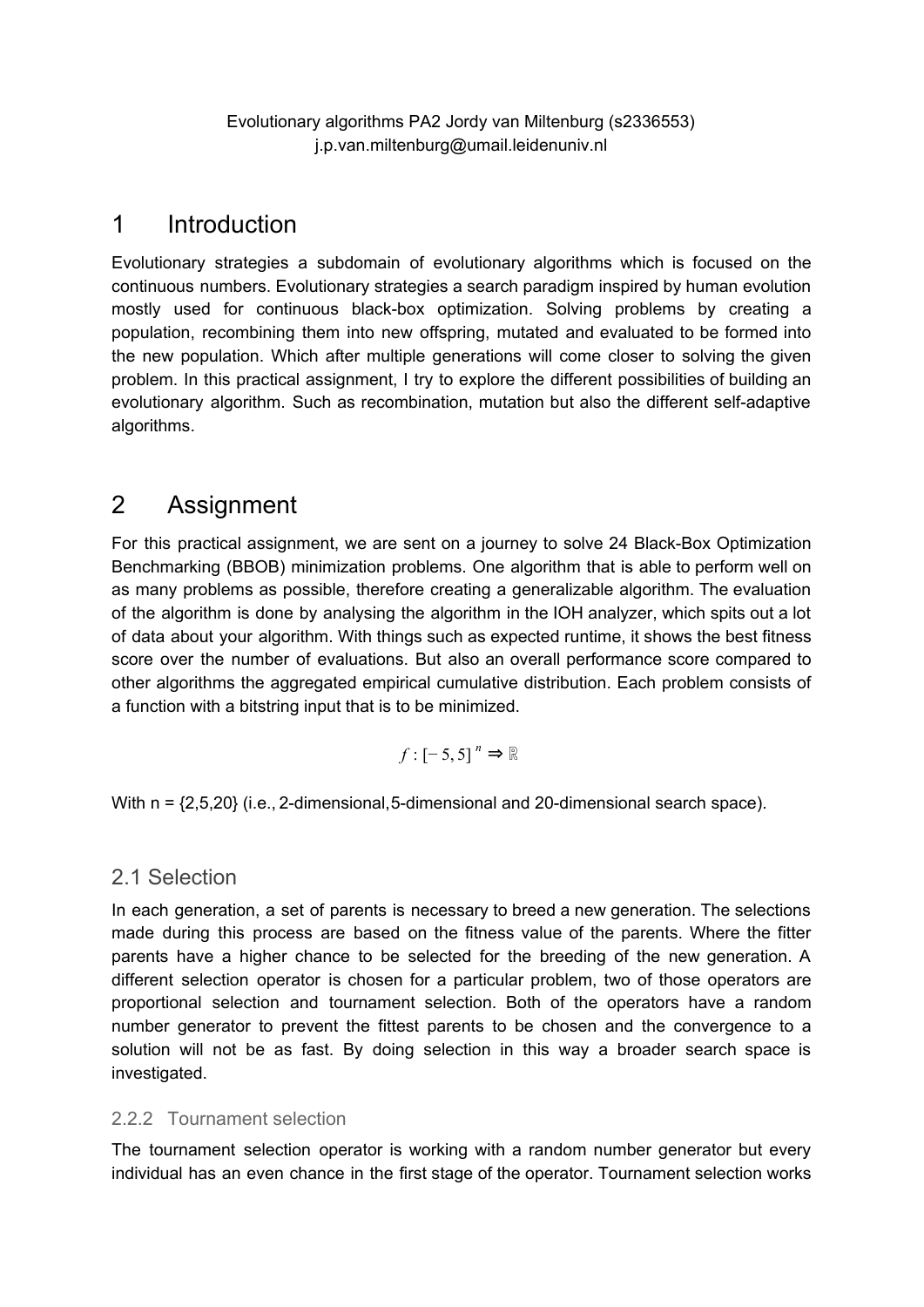by selection k individuals from the whole population. To give an example the population size is 10 and k equals 4, this means that 4 individuals are randomly selected from the population. Of those 4 individuals, only the best is selected for breeding. Opposed to proportional selection tournament selection has a higher chance to select worst parents for breeding, which does explore the search space more.

## 2.2 Recombination

In order to create offspring for the new population, a recombination operator is used. Within this operator, the selected parents—done by using the earlier mentioned selection operator—are used to create new offspring for the next generation. The genes of the parents are combined to form offspring that has a bit of both. Different recombination operators can be used within a evolutionary strategies. Discrete, intermediate and the global variants of the two.

#### 2.2.1 Discrete

The discrete recombination operator is the same as uniform recombination used in genetic algorithms. Where the two selected parents are used to build the new offspring. Cycling through every bit with a 50/50 chance to pick the bit of the first or the second parent.

#### 2.2.2 Intermediate

With intermediate recombination, the two selected parents are combined in another way. The average of both parents is calculated to form the new offspring. So looking at the first bit of both parents combining them divided by two will form the new bit of the offspring. Also cycling through all the bits in this manner.

#### 2.2.3 Global (Discrete, Intermediate)

The global variant of discrete and intermediate recombination means that not two parents are selected for recombination but the whole population  $\mu$  is used. So for discrete recombination, this means that instead of there being a 50/50 chance, there is a chance of 1/mu that the bit of that particular parent is chosen. For intermediate recombination, this means that not the average of two parents is used to form the new offspring but the average of the whole population. So the average of all first bits of all parents divided by μ.

### 2.3 Step Size(sigma)

In the genetic algorithms, we use mutation to give a particular randomness to the new offspring in order to give a broader search space. For evolutionary strategies, something else is used. The step size represented by the symbol  $\sigma$  determines the distance that the offspring will be from the parent. Higher step size will give a faster but less precise search and a smaller step size will result in more precise but slower search.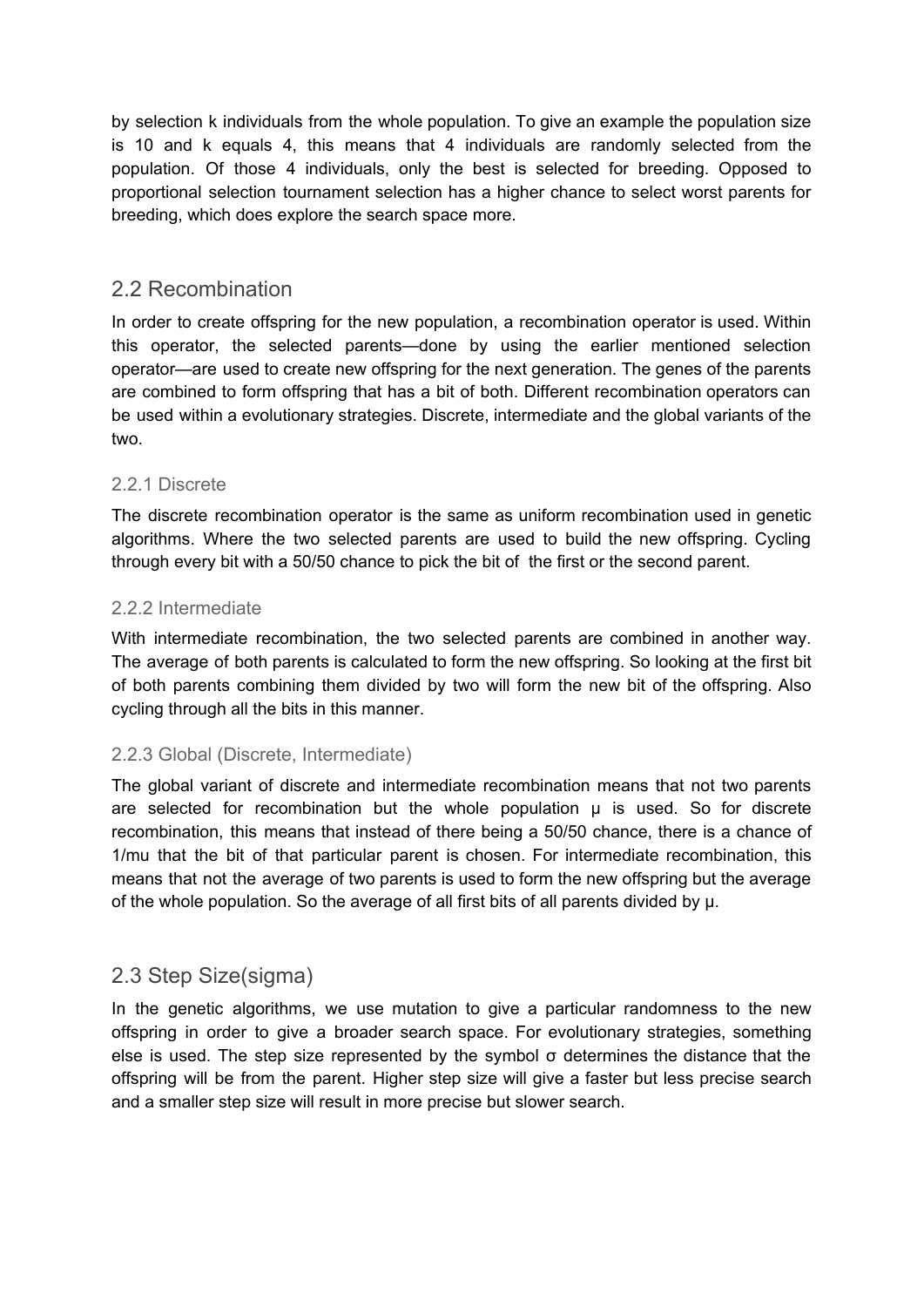#### 2.3.1 1/5th

The 1/5th rule is used for the (1+1) algorithms where you can compare the parent with the offspring. The best of the two is picked for the next generation. During the selection for the next generation, a counter is used to determine the successful mutations. After a set amount of generations, the success rate is calculated to adjust the sigma in the process. The following condition is used to specify when the new success rate should be calculated. Where  $t$  is evaluation count or in the case of  $(1+1)$  the generation.  $n$  is the dimension of the problem, the amount of bits used in the problem.

$$
t\,\%\,n\,=\,0
$$

To calculate the success rate *ps* we divide the successful mutations by the evaluation count. Afterwards, the sigma is adjusted according to these formulas. The *c* is a constant specified by Schwefel [1].

$$
\sigma = \begin{cases}\n\sigma(t-n)/c & \text{if } p_s > 1/5 \\
\sigma(t-n) \cdot c & \text{if } p_s < 1/5 \\
\sigma(t-n) & \text{if } p_s = 1/5\n\end{cases}
$$

#### 2.3.2 One sigma

The self-adaptive one sigma operator is used for more complex algorithms consisting of the  $(\mu+\lambda)$  and  $(\mu,\lambda)$  notation. In comparison to the 1/5th rule–which uses a sigma for all individuals–one sigma is used to have a sigma for each individual. Resulting in a more scattered offspring compared to the parents. This operator also comes with a new variable the learning rate  $\tau$  which affects the speed of adaptation for sigma. Where a bigger  $\tau$  is faster but more imprecise and a small *t* is slower but more precise. The formula to calculate the learning rate is the following according to Schwefel [2].

$$
\tau_0 = \frac{1}{\sqrt{n}}
$$

With the learning rate the next step is to update or in other words, mutate the step size for the current individual.

$$
\sigma' = \sigma \cdot e(\tau_0 \cdot N(0, 1))
$$

#### 2.3.3 Individual sigma

Individual sigma is the next self-adaptive operator. This operator is similar to the one sigma were each individual has its own step size but a layer deeper. In the individual sigma, each bit of an individual has its own sigma. In addition to the increased amount of sigma's we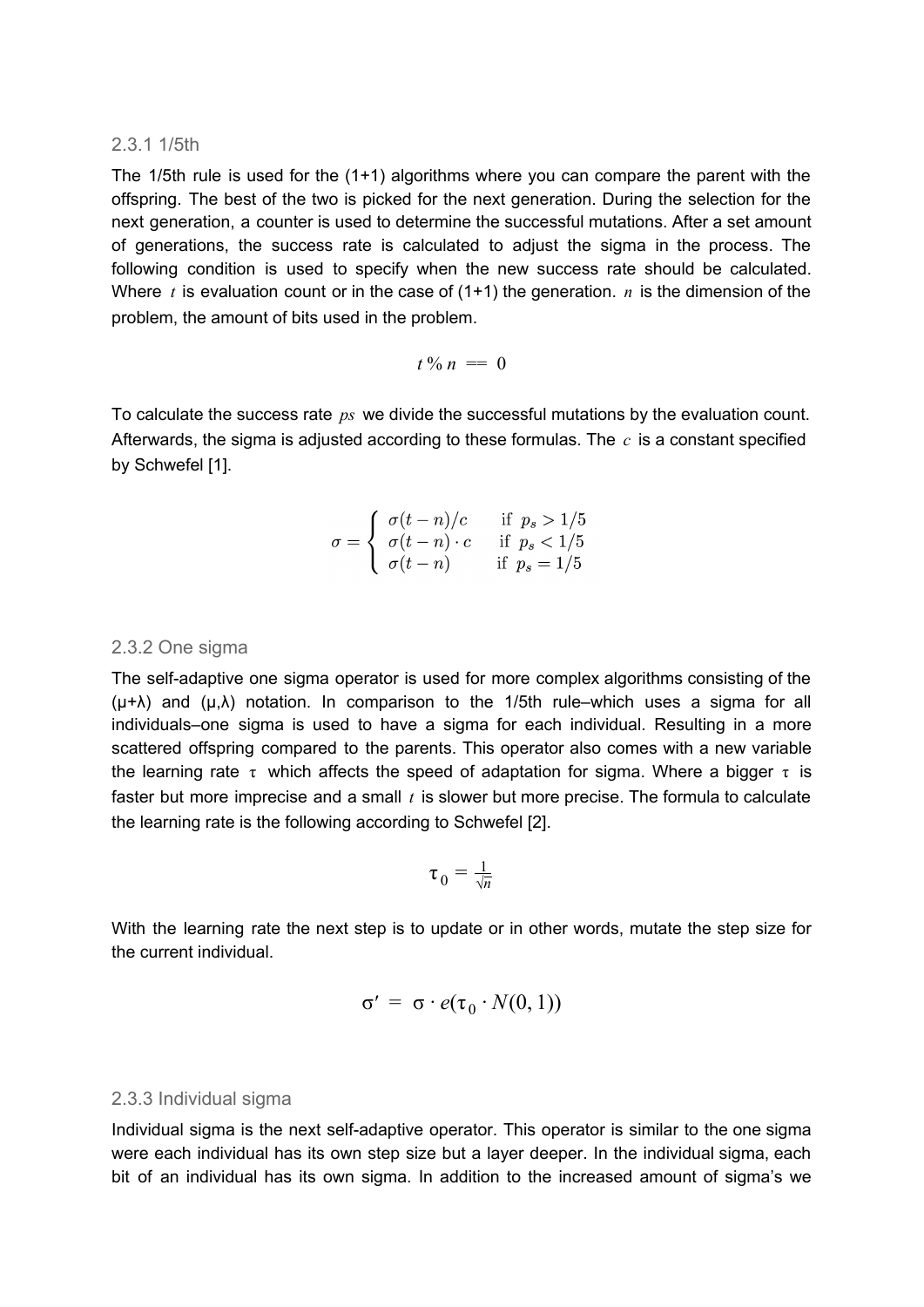replace the learning rate by a local learning rate  $\tau$  and a global learning rate  $\tau'$ . To calculate the two different learning rates the following formulas are used suggested by Schwefel [2]

$$
\tau = \frac{1}{\sqrt{2\sqrt{n}}} \qquad \qquad \tau' = \frac{1}{\sqrt{2n}}
$$

To mutate the sigma for the individual sigma operator the following function is used. Note that the normal distribution  $N$  for the global learning rate is 1 per individual and the  $N_i$  for the local learning rate is per bit on an individual.

$$
\sigma_i' = \sigma_i \cdot e(\tau' \cdot N(0, 1) + \tau \cdot N_i(0, 1))
$$

#### 2.4 Mutation

After the calculation of the new sigma, the offspring needs to be mutated to give more variation compared to the parents. This mutation helps the algorithm the search in different directions and also with a bit of a random factor. Moreover using a normal distributed number multiplied with the sigma.

#### 2.4.1 Static and 1/5th mutation

In static and 1/5th rule mutation the sigma is used for all the individuals in the offspring, thus not providing a lot of variation.

#### 2.4.2 One sigma and individual mutation

The one sigma operator is different in the sense that every individual has its own  $\sigma$  which is used to mutate the individual. This gives more complexity to the algorithm, thus increasing runtime. Next to runtime the search space is more scattered by the use of different sigmas for all the individuals in the offspring. The next formulas are used to mutate the individual.

$$
x' = x + \sigma' \cdot N(0, 1)
$$

$$
x_i' = x_i + \sigma_i' \cdot N(0, 1)
$$

## 3 Evolutionary strategies

For this assignment, I chose to go for the  $(\mu, \lambda)$  implementation. The comma notation means that the parents and offspring are not both considered to be selected for the new generation. With the comma notation, the offspring is always used for the next generation, thus forming the new parents. The selection operator used for this algorithm is tournament selection, selecting two parents for recombination. To perform the recombination I've implemented an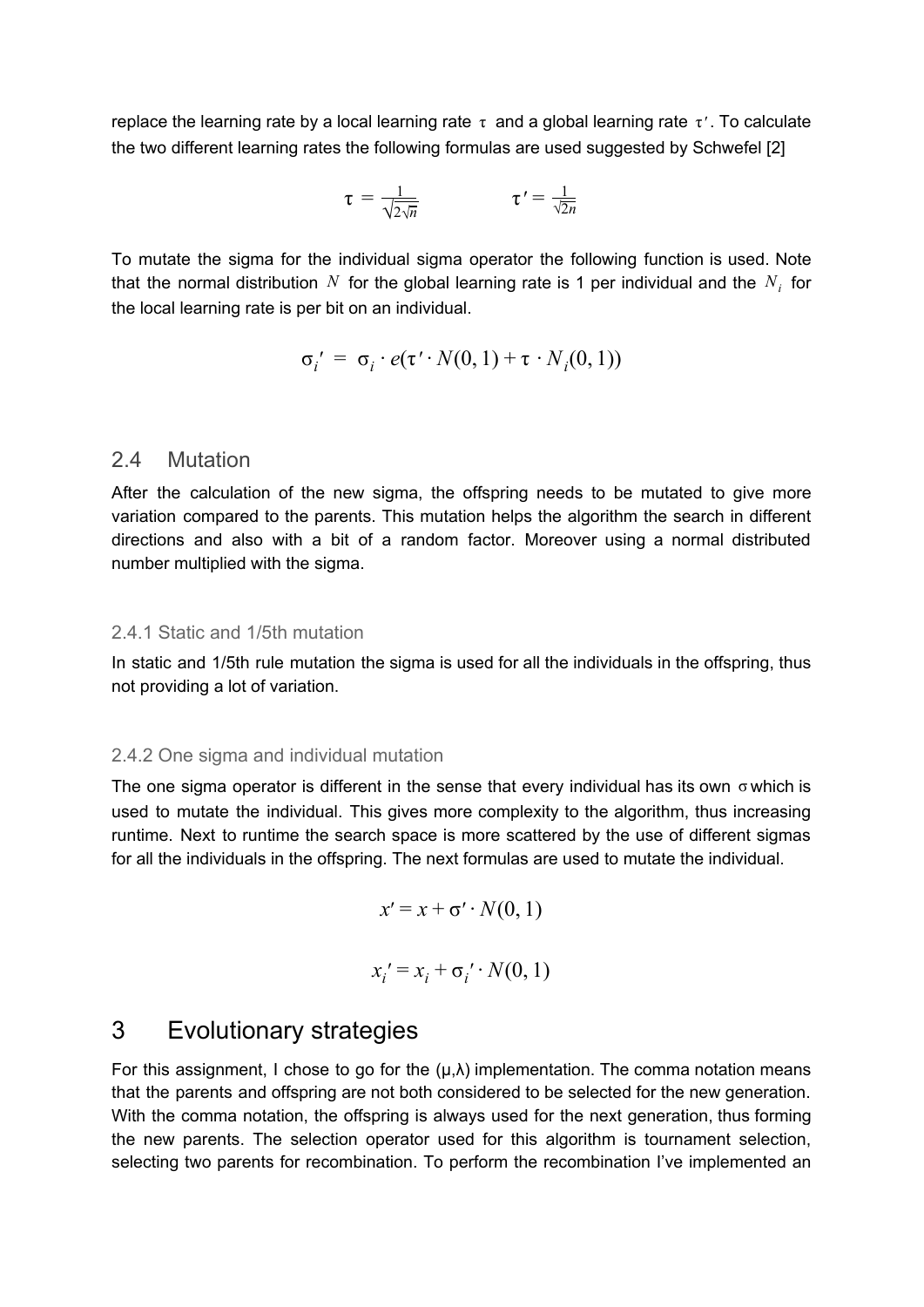intermediate recombination function. At first glance, this algorithm would not seem very interesting but the IOH analyzer tell you otherwise. See the result in fig.1a with also the state of the art BIPOP ES which supposedly is currently the best evolutionary strategy out there. With also an overview of the expected runtime for all my algorithms fig.1b.



Fig.1a Different algorithms compared to the BIPOP a state of the art evolutionary strategies.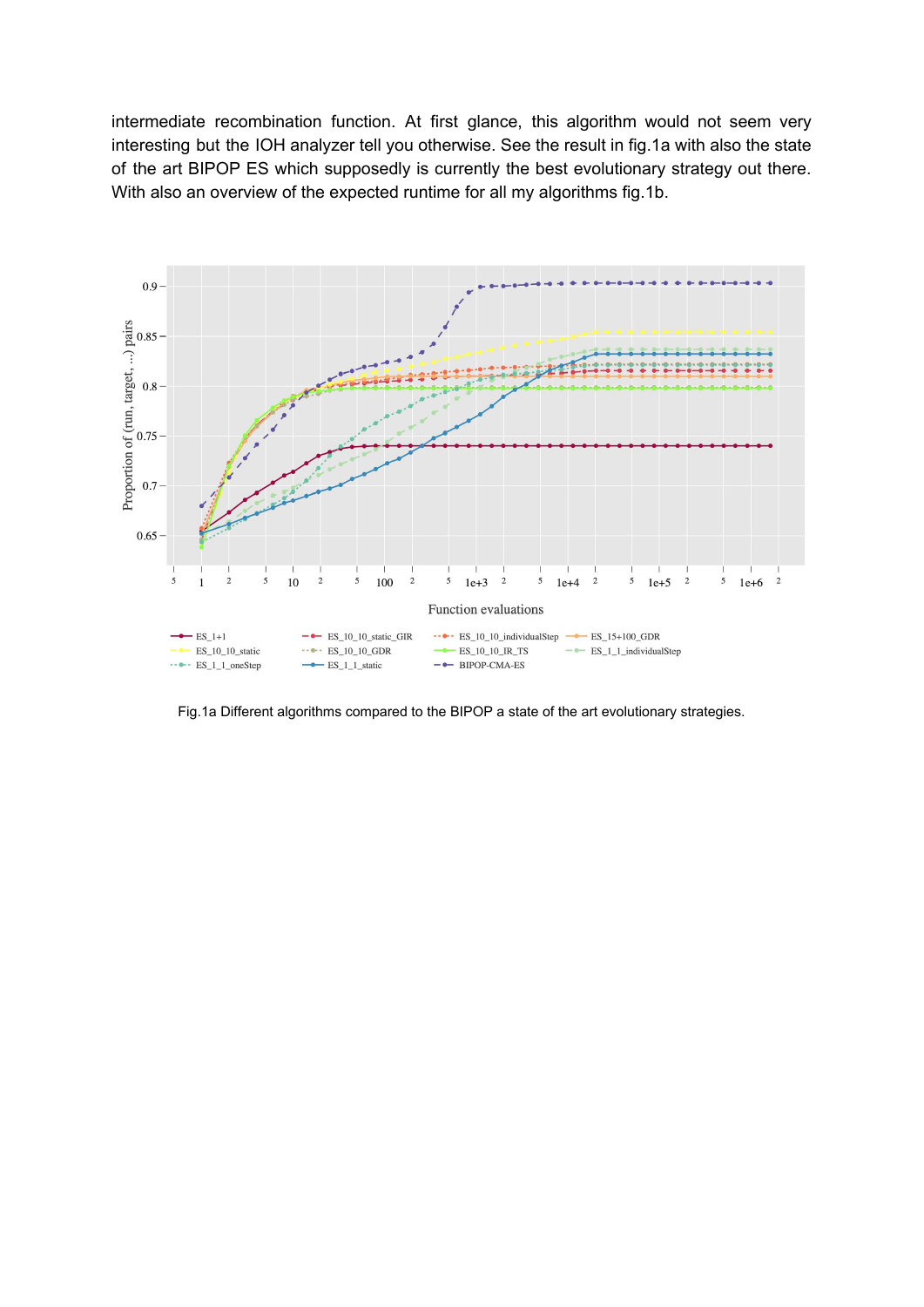

Fig.1b Expected runtime for all the algorithm I've used during this practical assignment.

### 3.1 Final parameters

The following parameters are used in the creation of my evolutionary strategy. As mentioned earlier I went for the  $(\mu, \lambda)$  implementation with both of them having 10 individuals. The  $\sigma$  or step size used for this algorithms is 0.3 and because it is a static algorithm the step size stays the same. The k for the tournament selection operator is put at 6, followed by intermediate recombination which doesn't need any parameters for it to work. The parameters for the IOH Experimenter are: problem (1-24) of the BBOB suite, dimension (2,5,20), budget is set to 10000\*n, instance 1-5 with 5 independent runs.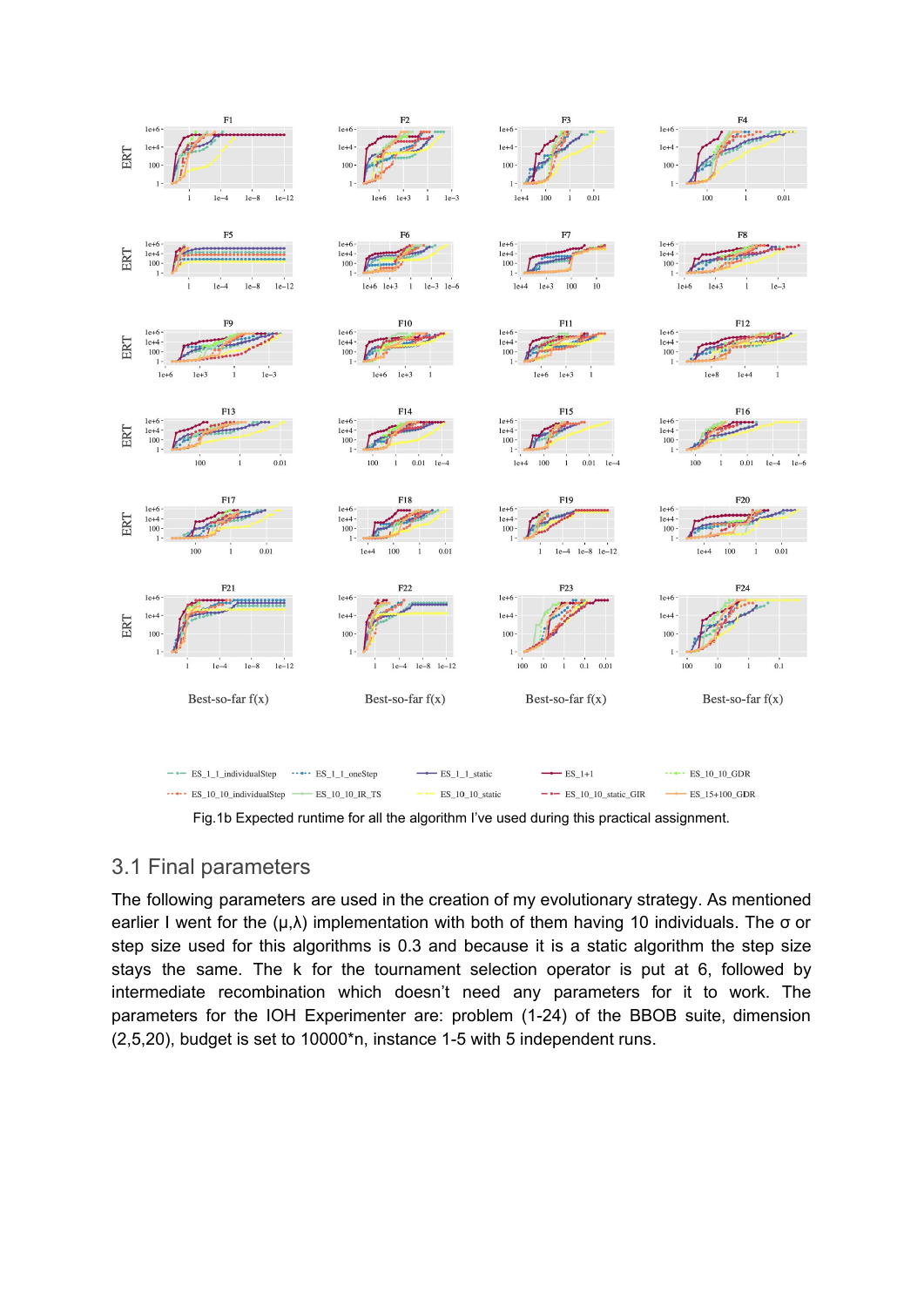## 4 Experiments

### 4.1 The 1's

The smallest algorithm is the (1+1) and the (1,1). I've implemented different variations of them in order to test how step size affects an algorithm.  $(1+1)$  using the 1/5th rule to mutate the step size and three variants for the (1,1) static, one and individual sigma. In fig.2a we can see that the different step size mutations do not really affect the performance of the algorithms. Not even with a higher dimension count. However the (1+1) algorithm does outperform all the other algorithms with a dimension of 20. So depending on the dimension of the problem the (1+1) algorithm performs better.



Fig.2 The aggregated empirical cumulative distribution for (1+1) 1/5th rule, (1,1) static, one and individual sigma. a. left dimension 2 b. right dimension 20

## 4.2 Ten comma ten

The following experiments are done using a  $(\mu, \lambda)$  implementation both of them set to 10. Comparing the different sigma mutation again but with a larger group of individuals. The most surprising was how well the static sigma performed against the more complex algorithms that made use of different sigma mutations and recombination operators. Looking at fig.3 we can see that on almost every single function the algorithm with a static sigma performs the best. Zooming in on problem 23 we see that both of the one sigma algorithms are performing poorly.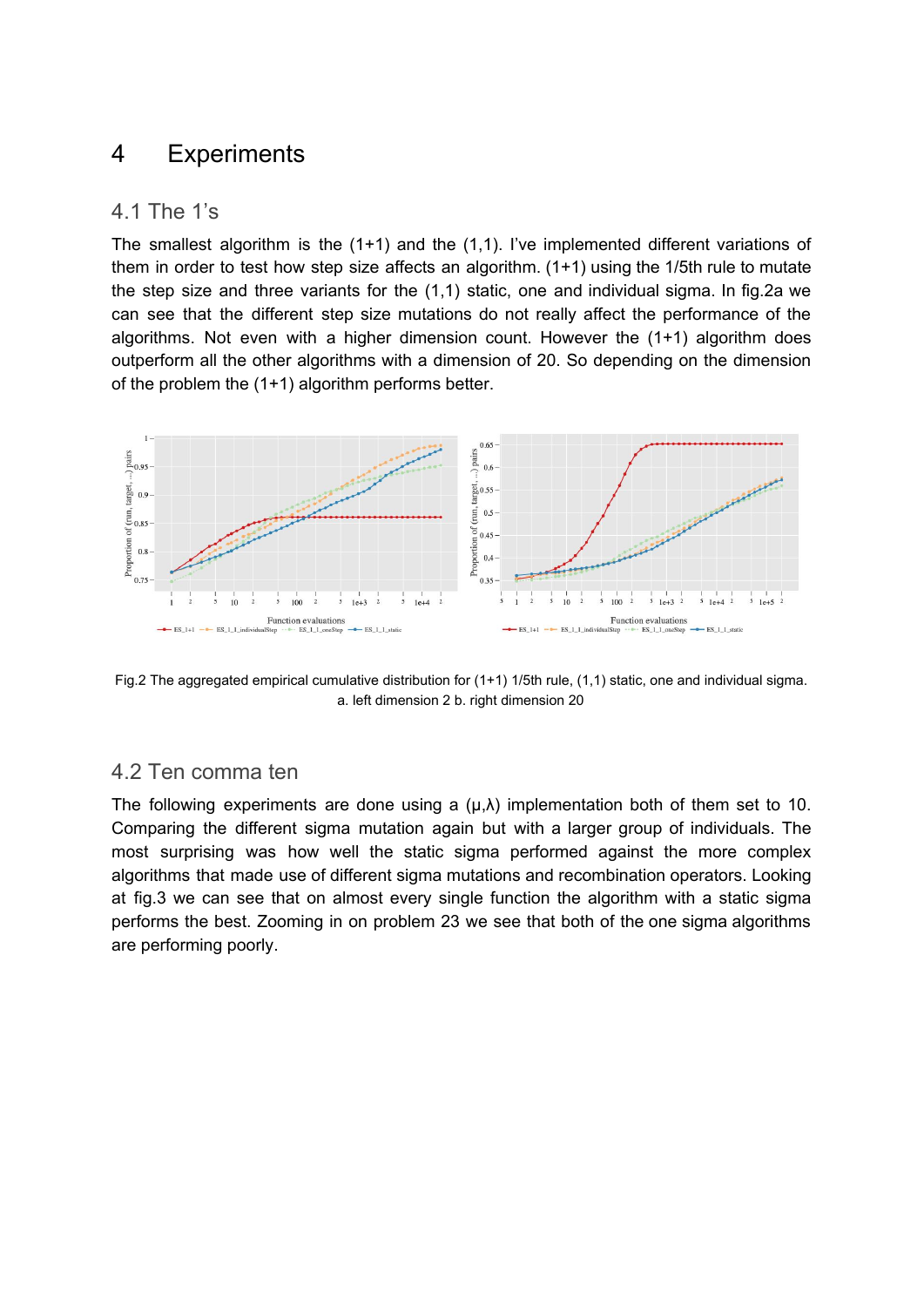

Fig.3 ERT of all function for the different (10,10) algorithms

After experimenting with different algorithms the (10,10) static sigma is still on top of the food chain. To check if any of the + notation algorithms would be able to beat it I've implemented a (15+100) one sigma algorithm with global discrete recombination. By using the + notation the algorithm is not discarding the parents that created the offspring, thus not killing some potentially good candidates. The (15+100) start of the same as the (10,10) but eventually flattens and is not able to overcome the static algorithm. fig.4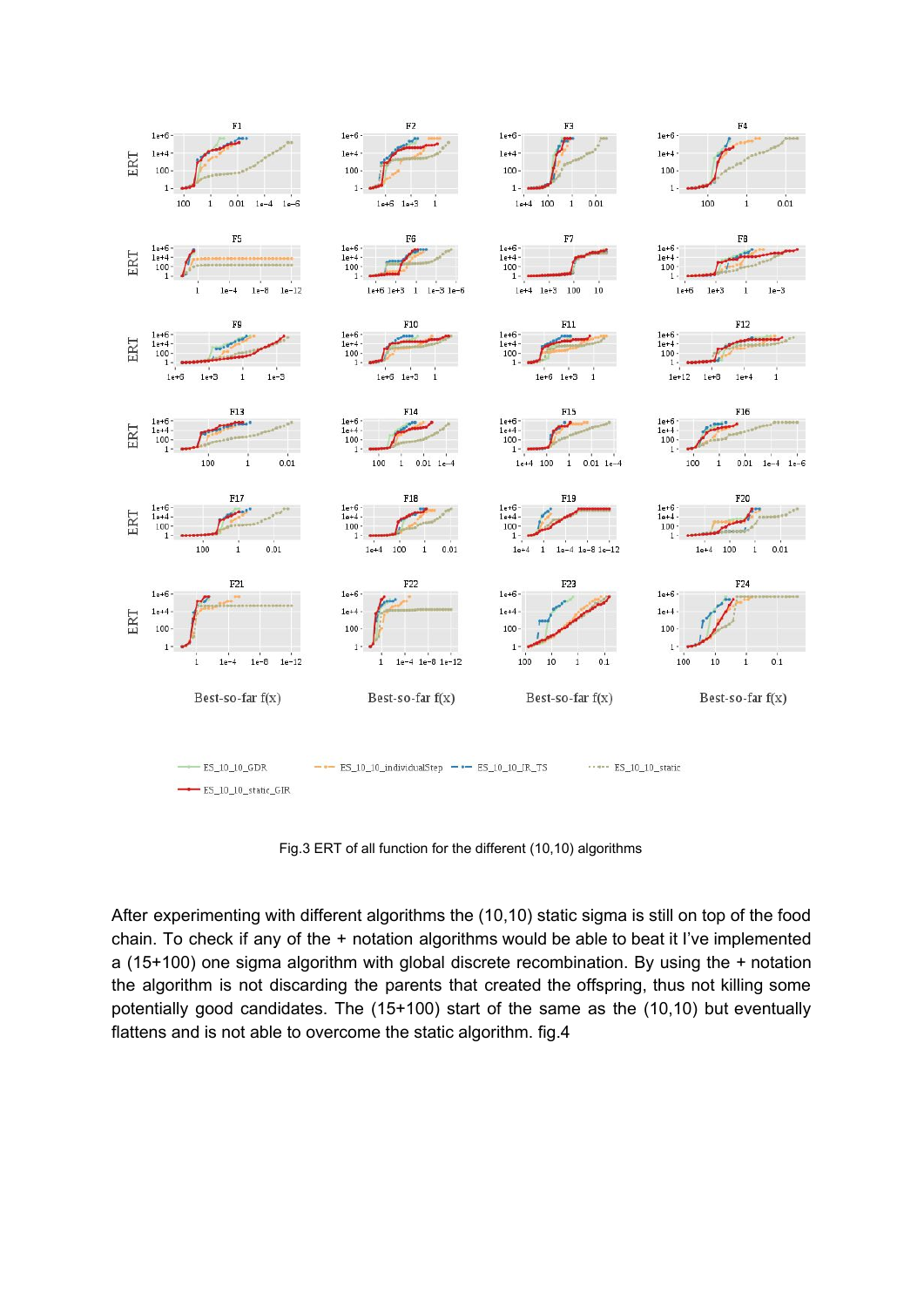

Fig.4 Comparison between (10,10) static sigma and two different + algorithms of the aggregated empirical cumulative distribution.

At last, my seemingly easy algorithm is even able to beat the state of the art BIPOP evolutionary strategy on problem 24 of the BBOB suite with a dimension of 20. It is going at a pretty stable rate stopping just slightly better.





Fig.5 ERT on problem 24 for my current best algorithm (10,10) static sigma and the BIPOP algorithm